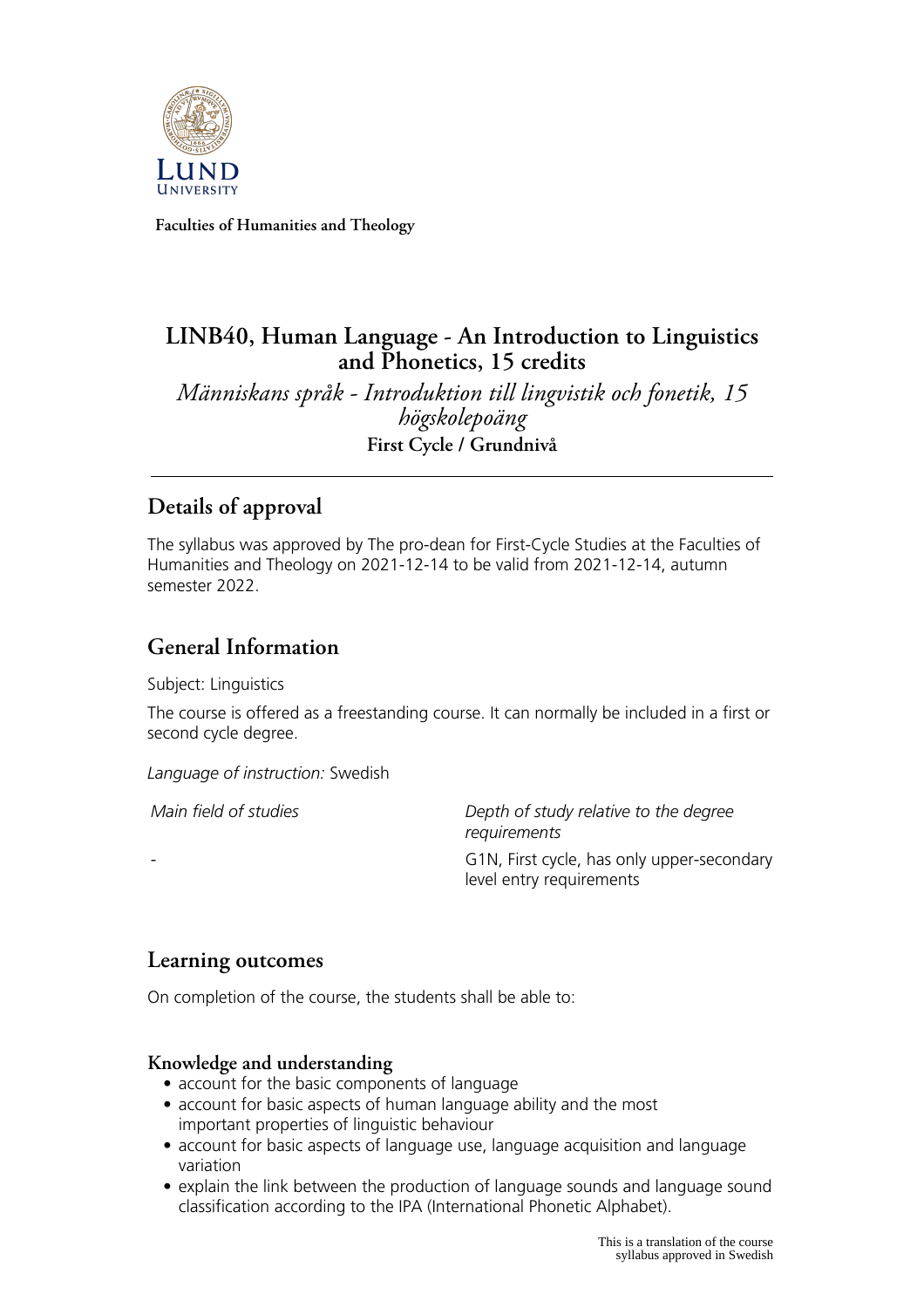#### **Competence and skills**

- apply basic knowledge about the structure of language to linguistic material
- identify and analyse phenomena and patterns in authentic linguistic data
- use key linguistic concepts and models in written presentations
- execute a minor linguistic study based on linguistic theory
- use some common analytical methods to describe language phenomena in authentic linguistic data
- perform simple empirical studies of authentic linguistic material and account for their validity

#### **Judgement and approach**

- interpret and evaluate linguistic data based on different models
- provide a basic explanation of ethical approach in connection with linguistic data collection

#### **Course content**

The course provides a broad introduction to linguistics enabling the students to obtain an overview of the discipline, define and use its terminology and understand in general which issues and approaches are of relevance to research in linguistics. Students will become acquainted with a linguistic toolbox och practise a few basic linguistic analysis methods. Theoretical as well as practical components are used to address different aspects of language: phonology, morphology, syntax, semantics and pragmatics, as well as how they interact. Furthermore, a selection of linguistic fields of application are covered, for example socio-, psycho and neurolinguisticss as well as language acquisition, language processing and language change. The overall aim of the course is to provide students with a comprehensive view of the different fields of linguistics and their interaction. Students will become acquainted with a linguistic toolbox och practise a few basic linguistic analysis methods. They will also have the opportunity to write simple research texts. The overall aim of the course is to enable students to develop their understanding of linguistic theory through empirical work.

### **Course design**

The course is offered as a distance learning course via the learning platform Canvas. The teaching consists of pre-recorded lectures, online laboratory sessions and individual exercises. The course is offered as a distance learning course using an online learning platform and digital tools. There are scheduled real-time components. It is assumed that the student participates under these conditions and has access to a computer with web camera and Internet connection. The department will provide information about the technical requirements.

#### **Assessment**

Assessment of the course is based on a camera monitored written exam, 2-3 written laboratory reports, 1 presentation assignment and 1 written take-home exam.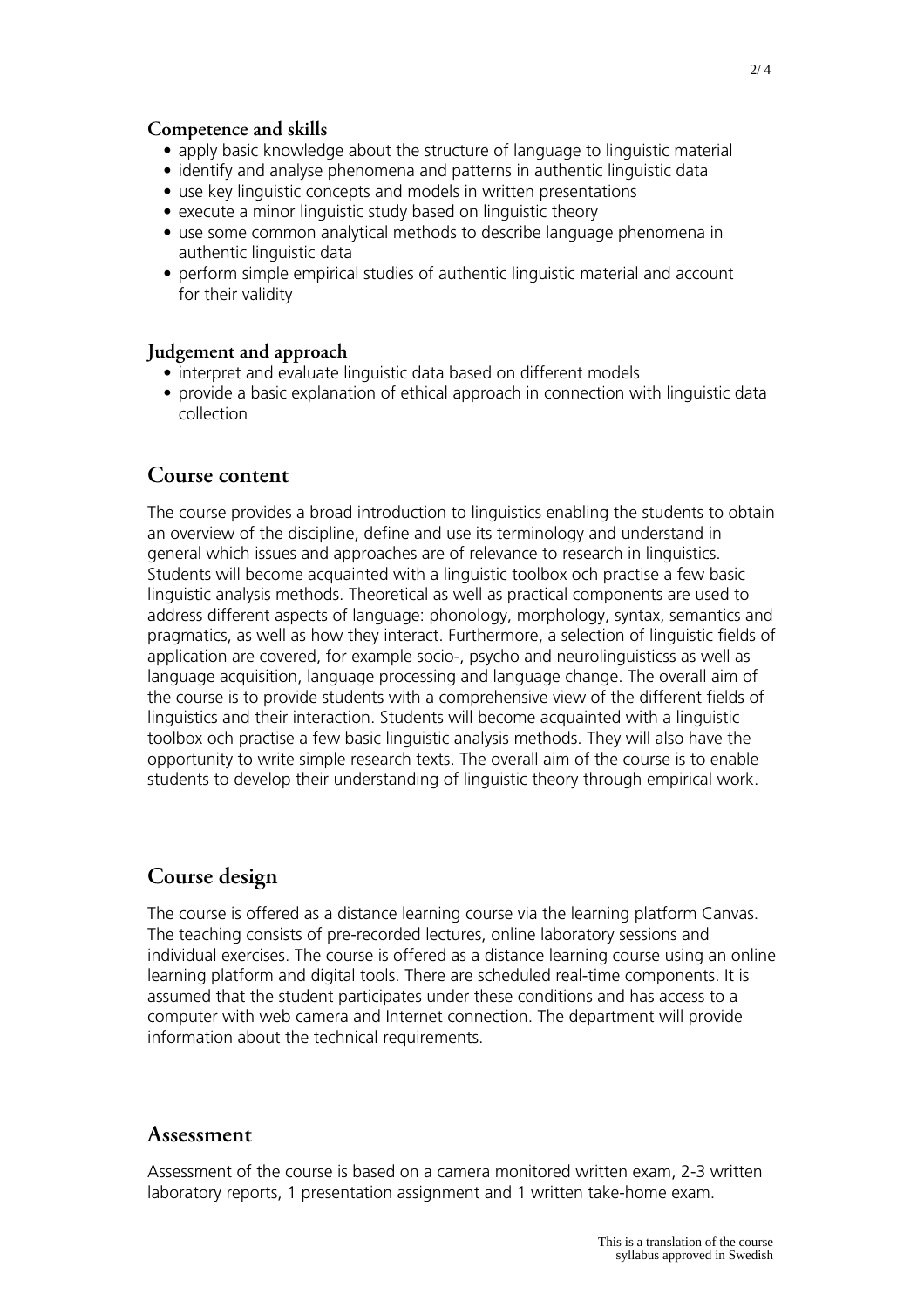Camera monitoring of the written exam takes place in real time. No recording occurs. Monitoring in real time is required to be able to assess the students' knowledge without students having access to aids.

The examiner, in consultation with Disability Support Services, may deviate from the regular form of examination in order to provide a permanently disabled student with a form of examination equivalent to that of a student without a disability.

*Subcourses that are part of this course can be found in an appendix at the end of this document.*

## **Grades**

Marking scale: Fail, Pass, Pass with distinction.

Lab reports and the oral presentation are awarded the grade of Pass or Fail. Digital exams and take-home exams are awarded the grades of Pass with Distinction, Pass or Fail.

For the grade of Pass on the whole course, the students must have been awarded this grade on all modules. For a grade of Pass with Distinction on the whole course, the student must have been awarded the grade of Pass with Distinction on the digital exam and take-home exam. For a grade of Pass with Distinction, the student must also have submitted the assignments within the given time frames.

# **Entry requirements**

General requirements for university studies in Sweden

# **Further information**

- 1. The course is offered at the Centre for Languages and Literature, Lund University.
- 2. The course is suitable for language teachers who wish to apply for eligibility to teach the subjects Human Language 1 and 2 in Swedish upper secondary schools.
- 3. The course content partially overlaps with LINB21, LINA14 and LINA15.
- 4. The credits allocated for course content that in whole or in part is commensurate with another course can only be credited once for a degree. For further details, see the current registration information and other relevant documentation.